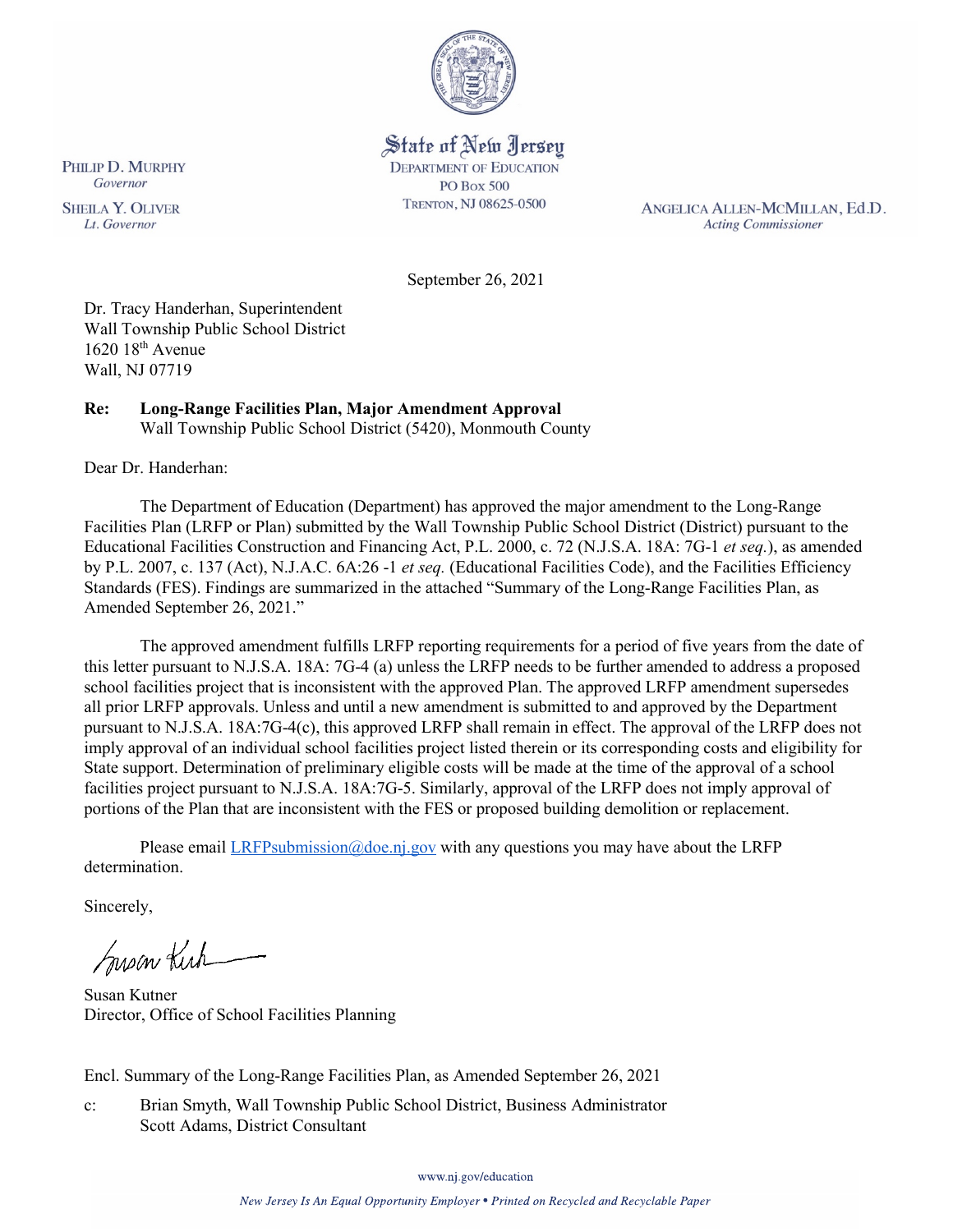# **Wall Township Public School District (5420) Summary of the Long-Range Facilities Plan, as Amended September 26, 2021**

The Department of Education (Department) has completed its review of the major amendment to the Long-Range Facilities Plan (LRFP or Plan) submitted by the Wall Township Public School District (District) pursuant to the Educational Facilities Construction and Financing Act, P.L. 2000, c. 72 (N.J.S.A. 18A: 7G-1 *et seq.*), as amended by P.L. 2007, c. 137 (Act), N.J.A.C. 6A:26-1 et seq. (Educational Facilities Code), and the Facilities Efficiency Standards (FES).

The following provides a summary of the District's approved amended LRFP. The summary is based on the standards set forth in the Act, the Educational Facilities Code, the FES, District-reported information in the Department's LRFP reporting system, and supporting documentation. The referenced reports in *italic* text are standard reports available on the Department's LRFP website.

## **1. Inventory Overview**

The District is classified as a Regular Operating District (ROD) for funding purposes. It provides services for students in grades PK-12.

The District identified existing and proposed schools, sites, buildings, rooms, and site amenities in its LRFP. Table 1 lists the number of existing and proposed district schools, sites, and buildings. Detailed information can be found in the *School Asset Inventory Report* and the *Site Asset Inventory Report.*

**As directed by the Department, school facilities projects that have received initial approval by the Department and have been approved by the voters, if applicable, are represented as "existing" in the LRFP.** Approved projects that include new construction and/or the reconfiguration/reassignment of existing program space are as follows: n/a.

| Category                                     | <b>Existing</b> | <b>Proposed</b> |
|----------------------------------------------|-----------------|-----------------|
| Number of Schools (assigned DOE school code) |                 |                 |
| Number of School Buildings <sup>1</sup>      |                 |                 |
| Number of Non-School Buildings <sup>2</sup>  |                 | ГU              |
| Number of Vacant Buildings                   |                 |                 |
| Number of Sites                              |                 |                 |

## **Table 1: Number of Schools, School Buildings, and Sites**

Based on the existing facilities inventory submitted by the District:

- Schools using leased buildings (short or long-term):  $n/a$
- Schools using temporary classroom units (TCUs), excluding TCUs supporting construction: n/a
- Vacant/unassigned school buildings:  $n/a$

 $\overline{a}$ 

*<sup>1</sup>* Includes district-owned buildings and long-term leases serving students in district-operated programs

<sup>&</sup>lt;sup>2</sup> Includes occupied district-owned buildings not associated with a school, such as administrative buildings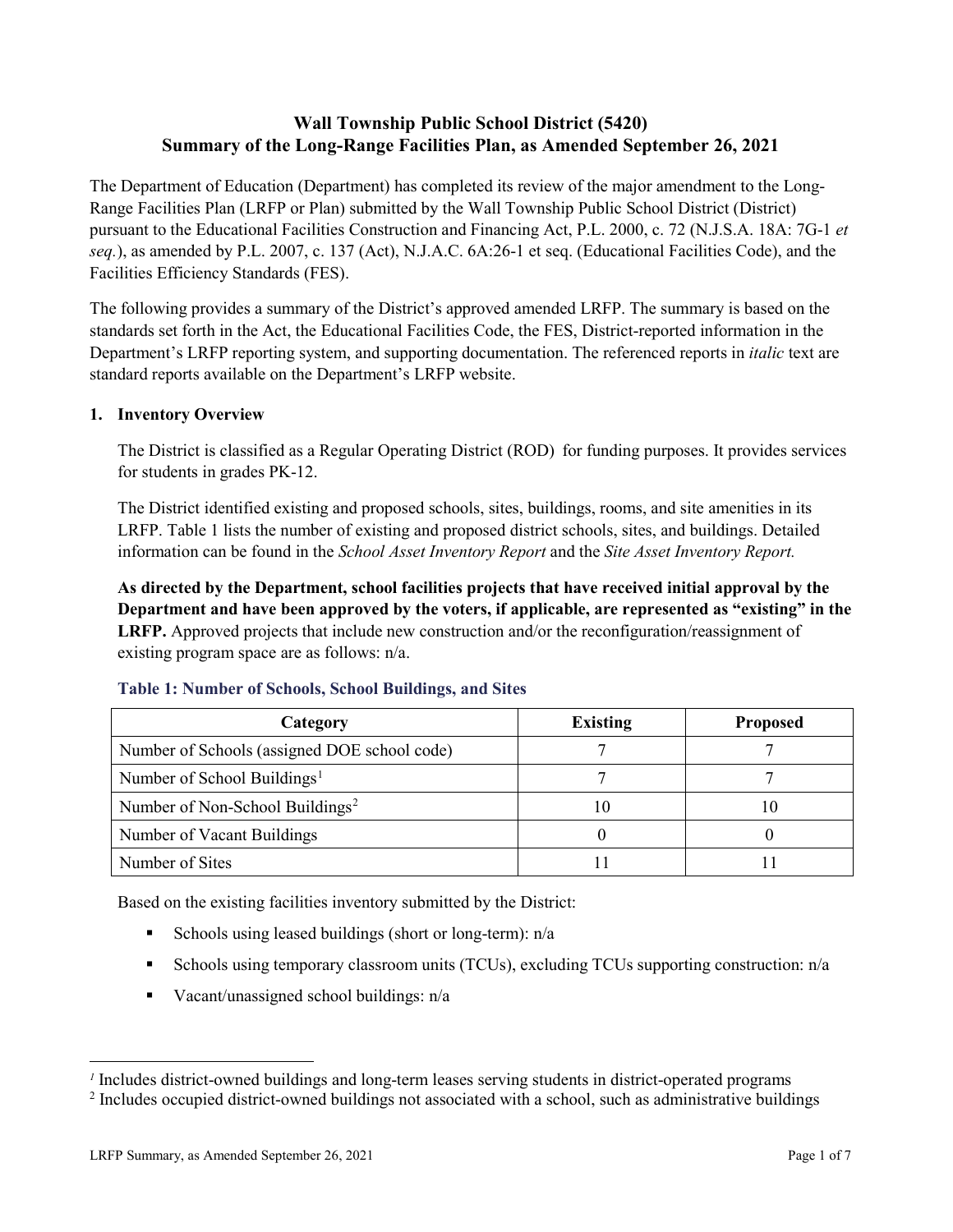Findings:

The Department has determined that the proposed inventory is adequate for approval of the District's LRFP amendment. However, the LRFP determination does not imply approval of an individual school facilities project listed within the LRFP; the District must submit individual project applications for project approval.

## **2. District Enrollments**

The District determined the number of students, or "proposed enrollments," to be accommodated for LRFP planning purposes on a district-wide basis and in each school.

The Department minimally requires the submission of a standard cohort-survival projection using historic enrollment data from the Application for School State Aid (ASSA) or NJ Smart. The cohort-survival method projection method forecasts future students based upon the survival of the existing student population as it moves from grade to grade. A survival ratio of less than 1.00 indicates a loss of students, while a survival ratio of more than 1.00 indicates the class size is increasing. For example, if a survival ratio tracking first to second grade is computed to be 1.05, the grade size is increasing by 5% from one year to the next. The cohort-survival projection methodology works well for communities with stable demographic conditions. Atypical events impacting housing or enrollments, such as an economic downturn that halts new housing construction or the opening of a charter or private school, typically makes a cohort-survival projection less reliable.

## **Proposed enrollments are based on a standard cohort-survival enrollment projection.**

Adequate supporting documentation was submitted to the Department to justify the proposed enrollments. Table 2 provides a comparison of existing and projected enrollments. All totals include special education students.

|                              | <b>Existing Enrollments</b> | <b>District Proposed Enrollments</b> |
|------------------------------|-----------------------------|--------------------------------------|
| <b>Grades</b>                | 2020-21                     | 2025-26                              |
| PK (excl. private providers) | 24                          | 36                                   |
| Grades K to 5                | 1,396                       | 1,456                                |
| Grades 6 to 8                | 777                         | 770                                  |
| Grades 9 to 12               | 1,013                       | 952                                  |
| <b>Totals PK to 12</b>       | 3,210                       | 3,214                                |

# **Table 2: Enrollments**

Findings:

The Department has determined the District's proposed enrollments to be acceptable for approval of the District's LRFP amendment. The Department will require a current enrollment projection at the time an application for a school facilities project is submitted incorporating the District's most recent enrollments in order to verify that the LRFP's planned capacity is appropriate for the updated enrollments.

# **3. District Practices Capacity**

Based on information provided in the room inventories, District Practices Capacity was calculated for each school building to determine whether adequate capacity is proposed for the projected enrollments based on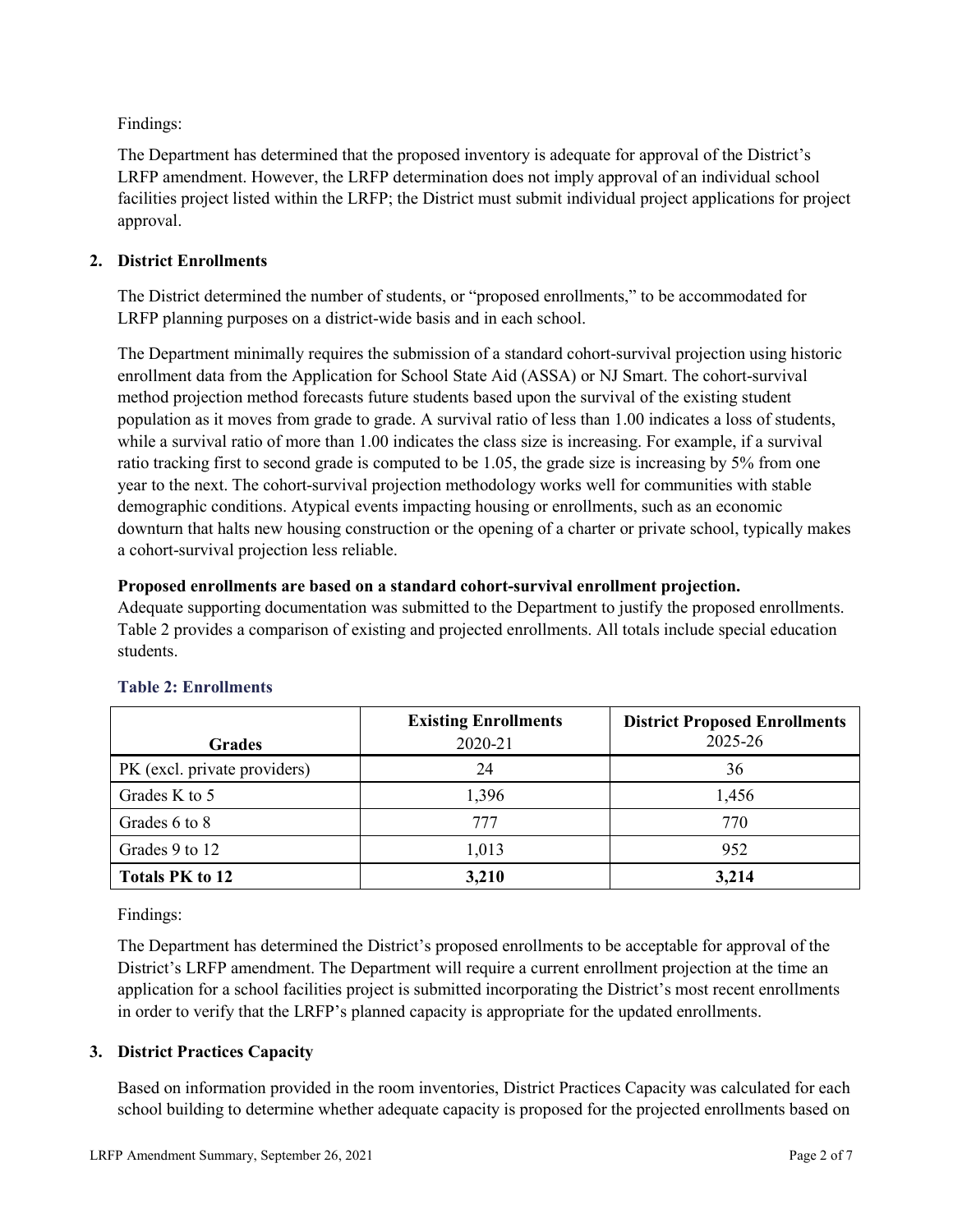district scheduling and class size practices. The capacity totals assume instructional buildings can be fully utilized regardless of school sending areas, transportation, and other operational issues. The calculations only consider district-owned buildings and long-term leases; short term leases and temporary buildings are excluded. **A capacity utilization factor of 90% for classrooms serving grades K-8 and 85% for classrooms serving grades 9-12 is applied in accordance with the FES.** No capacity utilization factor is applied to preschool classrooms.

In certain cases, districts may achieve adequate District Practices Capacity to accommodate enrollments but provide inadequate square feet per student in accordance with the FES, resulting in educational adequacy issues and "Unhoused Students." Unhoused students are considered in the "Functional Capacity" calculations used to determine potential State support for school facilities projects and are analyzed in Section 4.

Table 3 provides a summary of proposed enrollments and existing and proposed District-wide capacities. Detailed information can be found in the LRFP website reports titled *FES and District Practices Capacity Report, Existing Rooms Inventory Report, and Proposed Rooms Inventory Report.*

| <b>Grades</b>              | <b>Proposed</b><br><b>Enrollments</b> | <b>Existing</b><br><b>District</b><br><b>Practices</b><br>Capacity | <b>Existing</b><br>Deviation* | <b>Proposed</b><br><b>District</b><br><b>Practices</b><br>Capacity | <b>Proposed</b><br>Deviation* |
|----------------------------|---------------------------------------|--------------------------------------------------------------------|-------------------------------|--------------------------------------------------------------------|-------------------------------|
| Elementary ( $PK$ to 5)    | 1,492                                 | 1,494.00                                                           | 2.00                          | 1,494.00                                                           | 2.00                          |
| Middle $(6 \text{ to } 8)$ | 770                                   | 781.75                                                             | 11.75                         | 781.75                                                             | 11.75                         |
| High $(9 \text{ to } 12)$  | 952                                   | 952.85                                                             | 0.85                          | 952.85                                                             | 0.85                          |
| <b>District Totals</b>     | 3,214                                 | 3,228.60                                                           | 14.60                         | 3,228.60                                                           | 14.60                         |

## **Table 3: District Practices Capacity Analysis**

*\* Positive numbers signify surplus capacity; negative numbers signify inadequate capacity. Negative values for District Practices capacity are acceptable for approval if proposed enrollments do not exceed 100% capacity utilization.*

Considerations:

- Based on the proposed enrollments and existing room inventories, the District is projected to have inadequate capacity for the following grade groups, assuming all school buildings can be fully utilized (100% capacity utilization): n/a
- Adequate justification has been provided by the District if the proposed capacity for a school significantly deviates from the proposed enrollments. Generally, surplus capacity is acceptable for LRFP approval if additional capacity is not proposed through new construction.

## Findings:

The Department has determined that proposed District capacity, in accordance with the proposed enrollments, is adequate for approval of the District's LRFP amendment. The Department will require a current enrollment projection at the time an application for a school facilities project is submitted, incorporating the District's most recent Fall Enrollment Report, in order to verify that the LRFP's planned capacity meets the District's updated enrollments.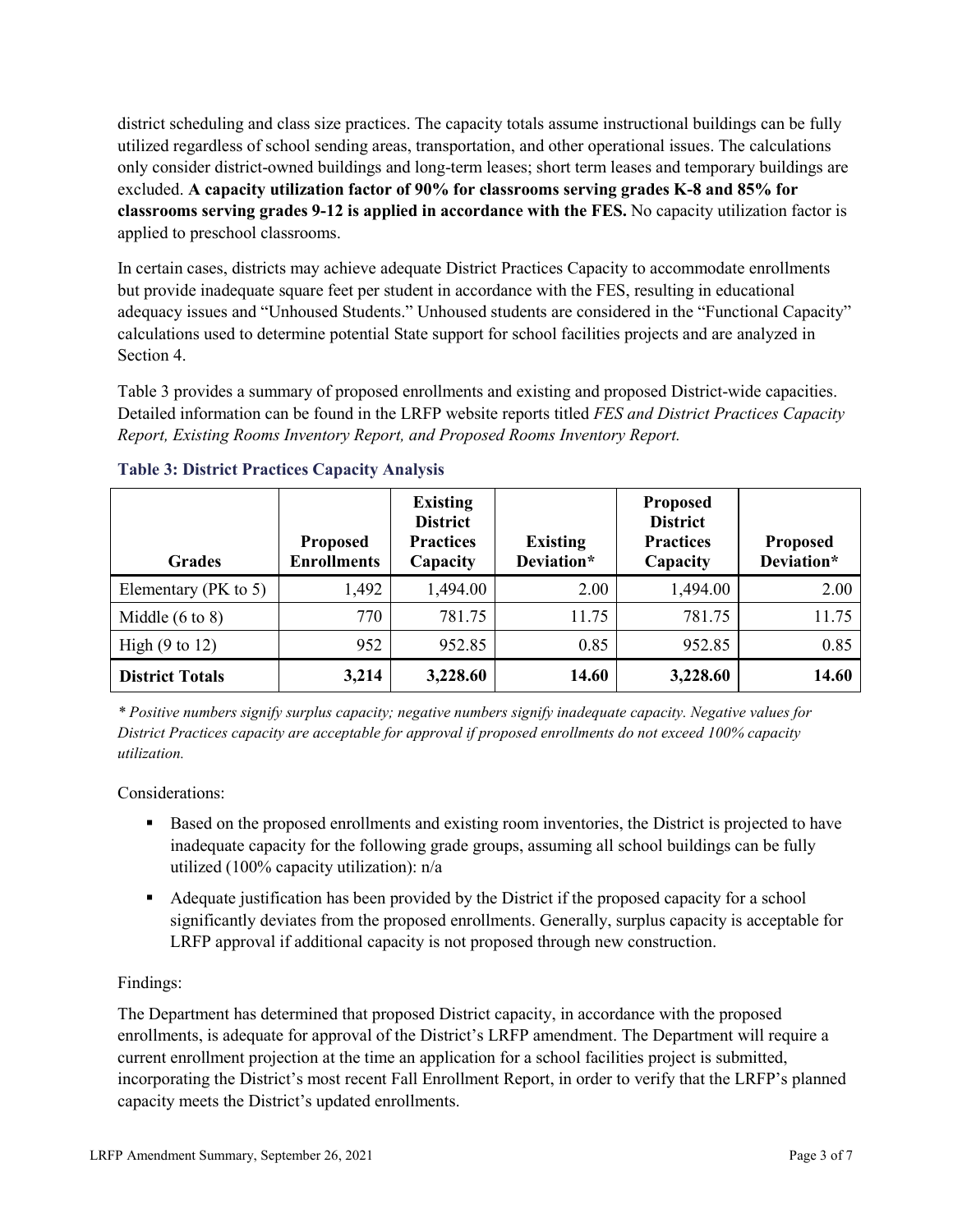#### **4. New Construction Funding Eligibility**

*Functional Capacity* was calculated and compared to the proposed enrollments to provide a **preliminary estimate** of Unhoused Students and new construction funding eligibility. **A final determination will be made at the time of project application approval.**

*Functional Capacity* is the adjusted gross square footage of a school building *(total gross square feet minus excluded space)* divided by the minimum area allowance per full-time equivalent student for the grade level contained therein. *Unhoused Students* is the number of students projected to be enrolled in the District that exceeds the Functional Capacity of the District's schools pursuant to N.J.A.C. 6A:26-2.2(c). *Excluded Square Feet* includes (1) square footage exceeding the FES for any pre-kindergarten, kindergarten, general education, or self-contained special education classroom; (2) grossing factor square footage *(corridors, stairs, mechanical rooms, etc.)* that exceeds the FES allowance, and (3) square feet proposed to be demolished or discontinued from use. Excluded square feet may be revised during the review process for individual school facilities projects.

Table 4 provides a preliminary assessment of the Functional Capacity, Unhoused Students, and Estimated Maximum Approved Area for Unhoused Students for each FES grade group. The calculations exclude temporary facilities and short-term leased buildings. School buildings proposed for whole or partial demolition or reassignment to a non-school use are excluded from the calculations pending project application review. If a building is proposed to be reassigned to a different school, the square footage is applied to the proposed grades after reassignment. Buildings that are not assigned to a school are excluded from the calculations. In addition, only preschool students eligible for state funding (former ECPA students) are included. Detailed information concerning the calculations can be found in the *Functional Capacity and Unhoused Students Report* and the *Excluded Square Footage Report.*

| Category                                     | $PK/K$ to 5 | 6 to 8  | 9 to 12  | <b>Total</b> |
|----------------------------------------------|-------------|---------|----------|--------------|
| Eligible PK /K-12 Proposed Enrollments       | 1,492       | 770     | 952      |              |
| FES Area Allowance (SF/student)              | 125.00      | 134.00  | 151.00   |              |
| <b>Prior to Completion of Proposed Work:</b> |             |         |          |              |
| <b>Existing Gross Square Feet</b>            | 179,201     | 108,531 | 172,265  | 459,997      |
| <b>Adjusted Gross Square Feet</b>            | 176,923     | 108,531 | 171,779  | 457,233      |
| <b>Adjusted Functional Capacity</b>          | 1,415.39    | 809.93  | 1,137.61 |              |
| <b>Unhoused Students</b>                     | 76.61       | 0.00    | 0.00     |              |
| Est. Max. Area for Unhoused Students         | 9,576.25    | 0.00    | 0.00     |              |
| <b>After Completion of Proposed Work:</b>    |             |         |          |              |
| Gross Square Feet                            | 179,201     | 108,531 | 172,265  | 459,997      |
| New Gross Square Feet                        | $\theta$    | 0       | $\theta$ | $\theta$     |
| <b>Adjusted Gross Square Feet</b>            | 176,923     | 108,531 | 171,779  | 457,233      |
| <b>Functional Capacity</b>                   | 1,415.39    | 809.93  | 1,137.61 |              |
| <b>Unhoused Students after Construction</b>  | 76.61       | 0.00    | 0.00     |              |
| Est. Max. Area Remaining                     | 9,576.25    | 0.00    | 0.00     |              |

#### **Table 4: Estimated Maximum Approved Area for Unhoused Students**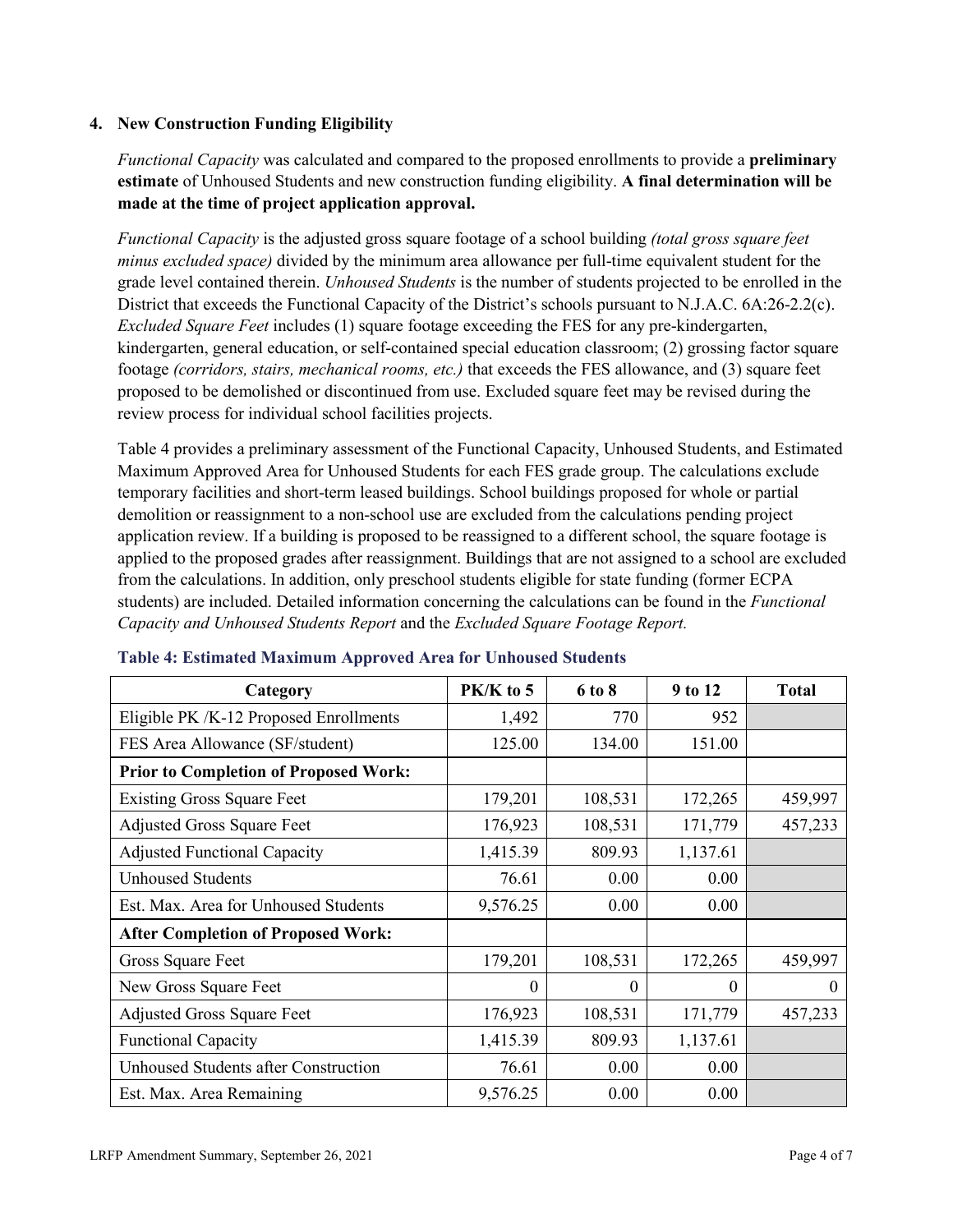Facilities used for non-instructional or non-educational purposes are ineligible for State support under the Act. However, projects for such facilities shall be reviewed by the Department to determine whether they are consistent with the District's LRFP and whether the facility, if it is to house students (full or part time) conforms to educational adequacy requirements. These projects shall conform to all applicable statutes and regulations.

Estimated costs represented in the LRFP by the District are for capital planning purposes only. The estimates are not intended to represent preliminary eligible costs or final eligible costs of approved school facilities projects.

Considerations:

- The District does not have approved projects pending completion, as noted in Section 1, that impact the Functional Capacity calculations.
- **The Functional Capacity calculations** *exclude* square feet proposed for demolition or discontinuation for the following FES grade groups and school buildings pending a feasibility study and project review: n/a.
- **Based on the preliminary assessment, the District has Unhoused Students prior to the completion** of proposed work for the following FES grade groups: PK-5.
- New construction is proposed for the following FES grade groups: n/a.
- **Proposed new construction exceeds the estimated maximum area allowance for Unhoused** Students prior to the completion of the proposed work for the following grade groups: n/a.
- The District, based on the preliminary LRFP assessment, will have Unhoused Students after completion of the proposed LRFP work. If the District is projected to have Unhoused Students, adequate justification has been provided to confirm educational adequacy in accordance with Section 6 of this determination.

## Findings:

Functional Capacity and Unhoused Students calculated in the LRFP are preliminary estimates. Preliminary Eligible Costs (PEC) and Final Eligible Costs (FEC) will be included in the review process for specific school facilities projects. A feasibility study undertaken by the District is required if building demolition or replacement is proposed per N.J.A.C. 6A:26-2.3(b)(10).

## **5. Proposed Work**

The District assessed program space, capacity, and physical plant deficiencies to determine corrective actions. Capital maintenance, or *"system actions,"* address physical plant deficiencies due to operational, building code, and /or life cycle issues. Inventory changes, or *"inventory actions,*" add, alter, or eliminate sites, site amenities, buildings, and/or rooms.

The Act (N.J.S.A. 18A:7G-7b) provides that all school facilities shall be deemed suitable for rehabilitation unless a pre-construction evaluation undertaken by the District demonstrates to the satisfaction of the Commissioner that the structure might pose a risk to the safety of the occupants even after rehabilitation or that rehabilitation is not cost-effective. Pursuant to N.J.A.C. 6A:26-2.3(b)(10), the Commissioner may identify school facilities for which new construction is proposed in lieu of rehabilitation for which it appears from the information presented that new construction is justified, provided, however, that for such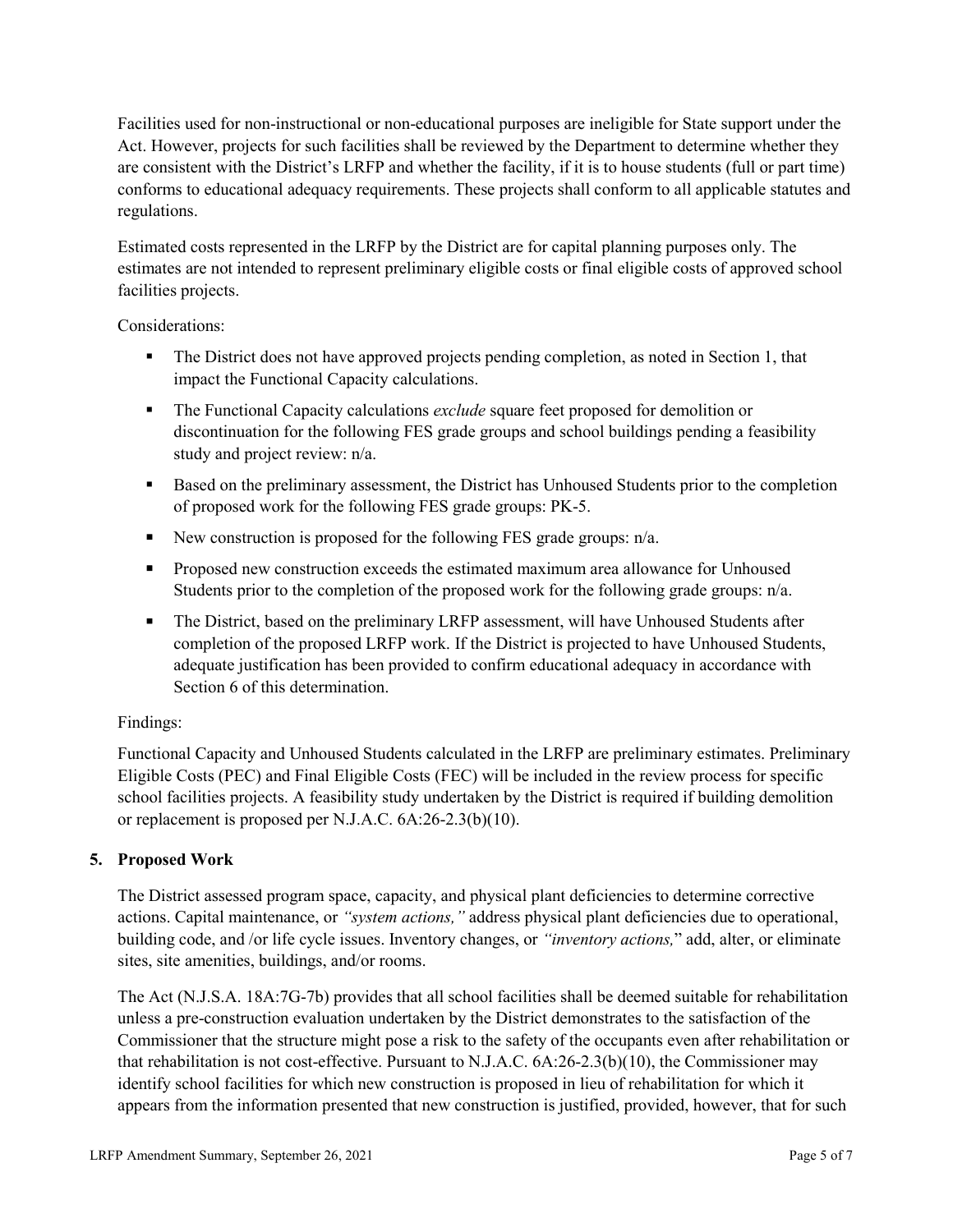school facilities so identified, the District must submit a feasibility study as part of the application for the specific school facilities project. The cost of each proposed building replacement is compared to the cost of additions or rehabilitation required to eliminate health and safety deficiencies and to achieve the District's programmatic model.

Table 5 lists the scope of work proposed for each school based on the building(s) serving their student population. Proposed inventory changes are described in the LRFP website reports titled *"School Asset Inventory Report and "Proposed Room Inventory Report."* Information concerning proposed systems work, or capital maintenance can be found in the "LRFP Systems Action Summary Report."

With the completion of the proposed work, the following schools are proposed to be eliminated: n/a; the following schools are proposed to be added: n/a.

| <b>Proposed Scope of Work</b>                                                                  | <b>Applicable Schools</b>                                                                                                                                                                                                                   |
|------------------------------------------------------------------------------------------------|---------------------------------------------------------------------------------------------------------------------------------------------------------------------------------------------------------------------------------------------|
| <b>Renovation only</b> (no new construction)                                                   |                                                                                                                                                                                                                                             |
| System actions only (no inventory actions)                                                     | Allentown Elementary School (060); Central<br>Elementary School (070); Old Mill<br>Elementary School (077); Wall High School<br>(050); Wall Intermediate School (075); Wall<br>Primary School (078); West Belmar<br>Elementary School (080) |
| Existing inventory actions only (no systems actions)                                           | n/a                                                                                                                                                                                                                                         |
| Systems and inventory changes                                                                  | n/a                                                                                                                                                                                                                                         |
| <b>New construction</b>                                                                        |                                                                                                                                                                                                                                             |
| Building addition only (no systems actions)                                                    | n/a                                                                                                                                                                                                                                         |
| Renovation and building addition (system, existing<br>inventory, and new construction actions) | n/a                                                                                                                                                                                                                                         |
| New building on existing site                                                                  | n/a                                                                                                                                                                                                                                         |
| New building on new or expanded site                                                           | n/a                                                                                                                                                                                                                                         |
| Site and building disposal (in addition to above scopes)                                       |                                                                                                                                                                                                                                             |
| Partial building demolition                                                                    | n/a                                                                                                                                                                                                                                         |
| Whole building demolition                                                                      | n/a                                                                                                                                                                                                                                         |
| Site and building disposal or discontinuation of use                                           | n/a                                                                                                                                                                                                                                         |

#### **Table 5: School Building Scope of Work**

Findings:

The Department has determined that the proposed work is adequate for approval of the District's LRFP amendment. However, Department approval of proposed work in the LRFP does not imply the District may proceed with a school facilities project. The District must submit individual project applications with cost estimates for Department project approval. Both school facilities project approval and other capital project review require consistency with the District's approved LRFP.